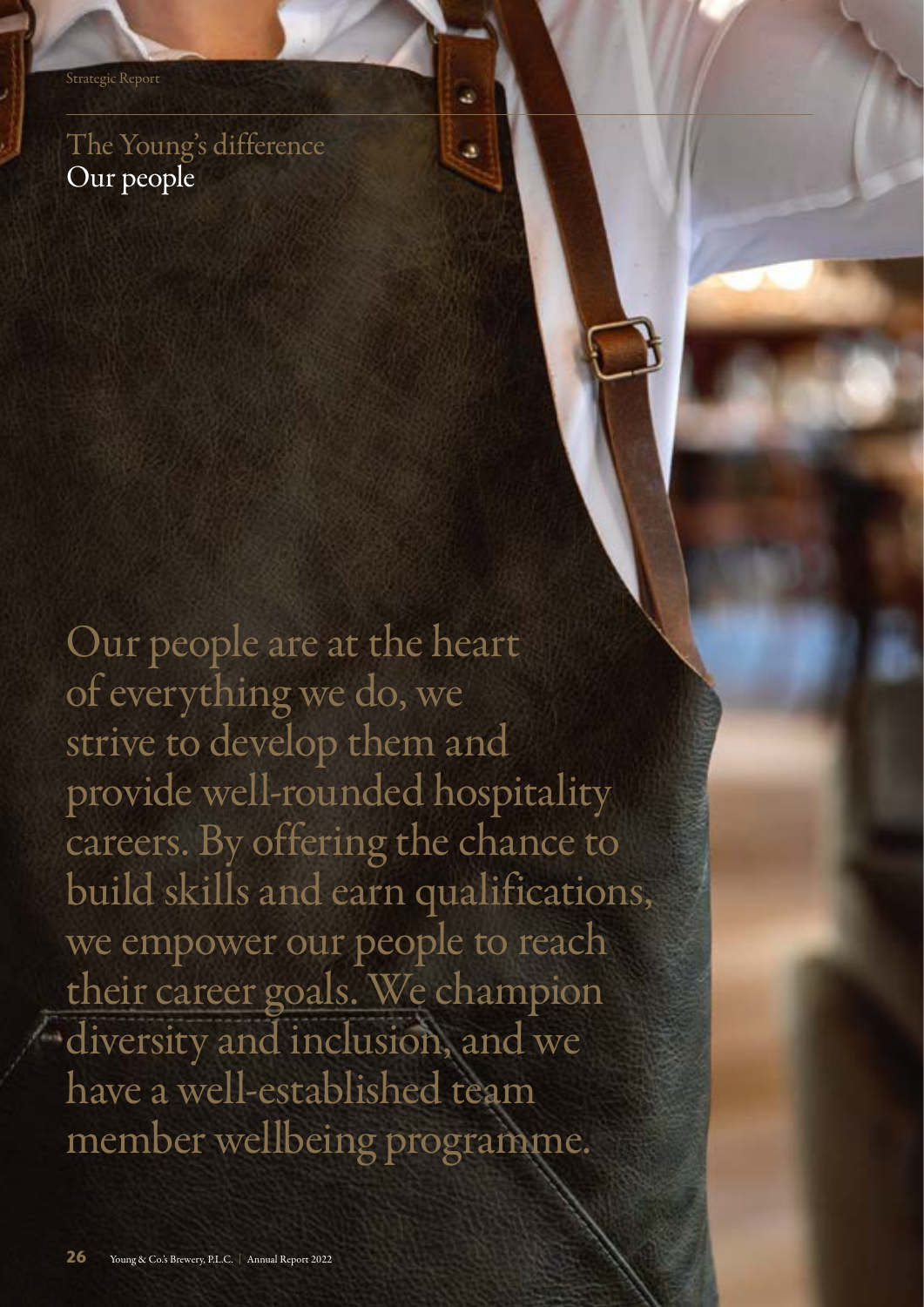

### Training and development

The company's 'career pathway' is used to engage, inspire, and develop our teams. Beginning at team member level the career pathway offers a broad range of development opportunities for our front of house teams, through to general manager level and then on to operations manager. We also have a comprehensive programme for our kitchen teams, and we are proud that our kitchen assistants have the opportunity to develop into our head chefs of the future.

Historically, the career pathway has been completed in paper workbooks within the pubs, but after undergoing a comprehensive project to streamline our training during the period, the company will be launching the digital career pathway in May 2022. It will be available to all teams throughout the business and it will be fully interactive and flexible across job roles. It will also mean we are completely paperless, which is a huge cost saving to the business and follows our sustainability strategy. The career pathway will be delivered digitally via the 'The Ram App' or a desktop version which can be accessed through an internet browser.

We expect the benefits of the digital career pathway to increase engagement, team development and retention. Making the career pathway digital also means that we have management information at our fingertips, helping us to identify key talent for succession planning.

There is also training and development courses available to general managers and their support teams and the company also offers apprenticeships at Commis Chef Level 2 and Hospitality Supervisor Level 3.

#### Internal succession

We aim to promote internal succession above external recruitment and support our teams in achieving this objective. The company's 'Y' factor sessions are run by operations managers for all our new starters. It is an inspirational day to finish off their induction into Young's where we share our heritage, culture and company values.

Starting with our career pathway, internal succession within Young's remains one of our key strengths. Offering our teams a career, not just a job, means we are able to retain talent within the business, many of whom go on to run our pubs and kitchens. In the last year 75% of our general managers were internal appointments. Many have been promoted from deputy manager level or are general managers moving to a more challenging pub. This also extends to our kitchen team where 35% of our head chefs were internal appointments from sous chef level or head chefs progressing to another pub.

As a result of our career pathway, the company has many examples of staff who have progressed through our programmes and are now in leadership roles within the business and we have included some case studies in this report.

### Realising and developing potential Emma Dickinson, Head of Customer Marketing

In 2008 Emma joined the company on a part-time basis, working evenings and weekends at The Ship, in Wandsworth. The general manager quickly realised Emma's potential and she was appointed as the pub's first sales and marketing coordinator, launching The Ship's popular social media channels. In 2011, she was invited to join the marketing team as a marketing and events manager, responsible for establishing a team of sales and marketing coordinators. She then joined the company's Career Development Programme in 2015 and since then she has gone from strength to strength, and in 2019 she was appointed head of sales, and in 2021 she became head of customer marketing, developing inspirational campaigns which support the company's operational business plan goals.



### Supporting employees to realise their career goals Anthony Murray, Management Accountant

Anthony started his career with Young's in 2013 as a team member at the Fentiman Arms. After making the most of his opportunities to develop, he moved through the ranks as supervisor, then assistant manager before being appointed deputy manager. He then joined the Management Academy, and consolidated his experience over the next 18 months. In 2017 he was appointed as a general manager. After reflecting on his strengths, he decided to seek an opportunity within the finance function of Young's with the goal of becoming a chartered accountant. The company sponsored his training for the ACCA qualification and after two years of study he qualified at the end of 2021 and moved into a new role as a management accountant in early 2022.

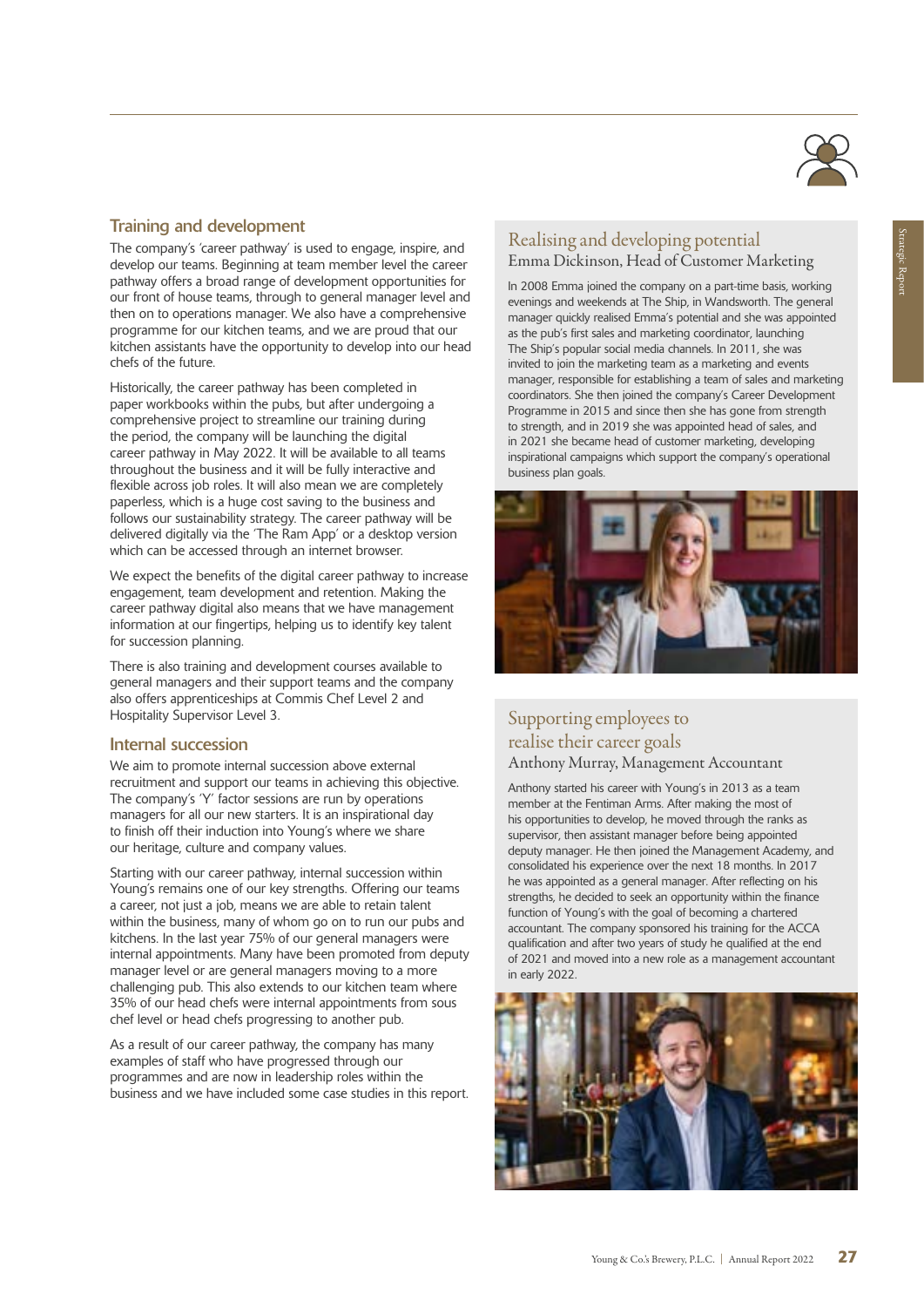### Our people continued

## 5,275

Employees (2021: 4,185)

#### Employee involvement

The importance of good communication with our teams is fundamental to the continued success of the company. We take great care to ensure that all employees are kept well informed of developments within the business throughout the year. The company continued to evolve and enhance its engagement with employees which included the use of Zoom, social media and the launch of a monthly digital company magazine.

Social media played a key part in ensuring employees were up to date with developments through periods of closure. During these periods, the 'Keeping in Touch at Young's' Facebook page was used to provide updates on general arrangements, address queries from employees and to publish video messages from our chief executive. The Facebook group encouraged engagement and interaction across all levels of the workforce and across all locations.

Once the pubs and hotels re-opened, employees were encouraged to use The Ram App, delivered by the company's e-learning platform, to access the 'Discover' and 'Keeping in Touch' pages, the latter replaced the 'Keeping in Touch at Young's' Facebook page when it was deactivated. The company relaunched 'The Ram Pages' during the year as a monthly digital magazine which has proved very popular with our teams. It features team contributions and updates, new acquisitions, pub re-developments, recipe inspirations and much, much more.

We also engage with our employees and their representatives through the company's information and consultation committee. This committee works to enhance communications within the company, supplying information and giving opportunity for feedback and consultation. It improves employee awareness and involvement and supports ongoing improvements within the business. Please see page 77 of the Directors' Report for further details of the workings of the information and consultation committee.

#### Employee health and wellbeing

The health and wellbeing of our employees is vitally important to us. We aim to create safe and healthy working environments where employees can thrive and continue working with us. Our well established wellness projects cover physical, mental and financial wellbeing.

The pandemic has led to an even greater focus on mental health and wellbeing. We have worked hard to build an inhouse team of mental health first aiders and mental health first aid champions who support their colleagues across the business. We launched the 'How are You?' page on the Ram App which

### 75%

### Of our general manager vacancies were filled internally

(2021: 86%)

provides a variety of content to help with mental and physical health as well as fun activities for employees to do outside of their working day.

We also work with The Burnt Chef Project, which was setup in 2019 with the sole intention of eradicating mental health stigma within the hospitality industry. We offer a range of their resources via the 'How are You?' page on the Ram App, such as the Going Home Checklist, Wellness Action Plan and The Burnt Chef Journal Podcast. These resources help raise the profile of mental health within the company and provide tools to enable employees to monitor their mental state and help managers improve their employee conversations.

We offer counselling for those in need of someone to talk to. This includes fully funded, confidential, one-to-one counselling sessions with a qualified professional. Our employees also have access to a 24/7 free confidential telephone counselling service. By using alternative mechanisms such as FaceTime and WhatsApp chat, this support was available throughout the year.

### Structured training and development Matteo Perra, Divisional Executive Chef

Matteo started his career at Young's as a kitchen porter in 2012. It was not long before the chef team realised his potential and they trained him to run a section of the kitchen in busy times. In less than four years, after participating in the company's structured chef training programme he was appointed as head chef. Becoming part of the food team became Matteo's next goal and after completing the Hospitality Supervisor Level 3 programme, he was promoted to divisional executive chef. He now has responsibility for a division, helping and supporting heads chefs develop their menus.